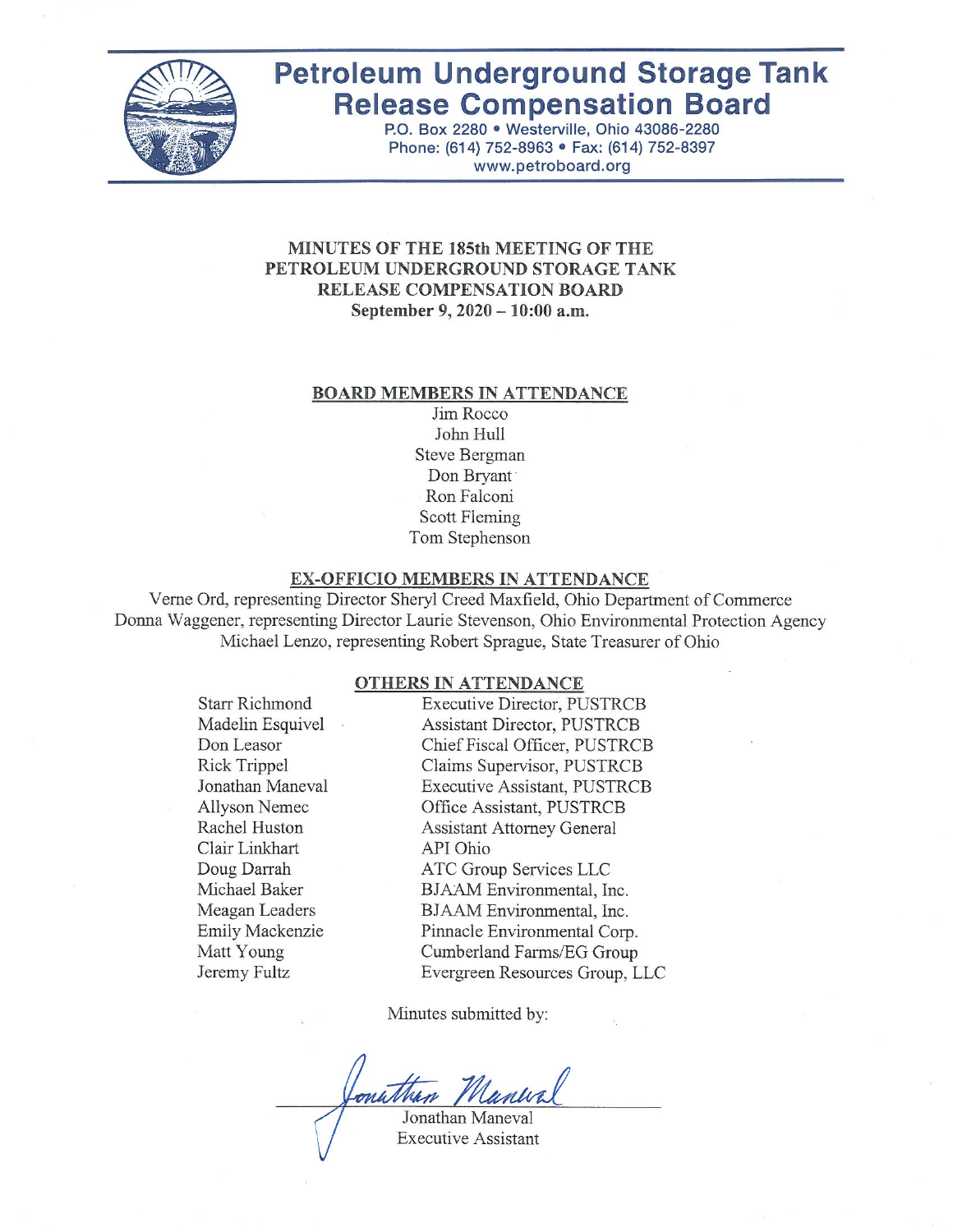# Call to Order:

Chairman Rocco convened the one hundred eighty-fifth meeting of the Petroleum Underground Storage Tank Release Compensation Board on Wednesday, September 9, 2020. Acting under the authority of Section 12 of Amended Substitute House Bill Number 197, effective March 27, 2020, the public meeting was conducted via a ZOOM audio/visual conference call.

The following members were in attendance: Jim Rocco; Steve Bergman; Don Bryant; Mayor Ron Falconi; Scott Fleming; John Hull; Tom Stephenson; Verne Ord, representing Director Sheryl Creed Maxfield, Ohio Department of Commerce; Donna Waggener, representing Director Laurie Stevenson, Ohio Environmental Protection Agency; and Michael Lenzo, representing Robert Sprague, State Treasurer of Ohio.

Chairman Rocco announced that Robert Cantrell did not seek reappointment to the Board after his term expired. He stated that two seats on the Board are currently unfilled and the vacancies include a representative of retail petroleum dealers and a representative of businesses that own underground storage tanks (USTs). He invited Board members to recommend individuals to fill the vacant seats and noted that because of the current makeup of the Board, only individuals that are not affiliated with the Republican Party can be considered.

## Minutes:

Chairman Rocco asked if there were any comments or questions regarding the minutes from the June 10, 2020 Board meeting and there were none. Mr. Ord moved to approve the minutes and Vice-Chairman Hull seconded. A vote was taken and all were in favor. The minutes were approved as presented.

# Election of Officers and Committee Member Appointments:

Chairman Rocco requested motions from the floor for the nomination of officers for the upcoming year. Mayor Falconi made a motion to re-elect Jim Rocco as the Chairman. Mr. Bryant seconded. Hearing no other nominations, a vote was taken and all were in favor. The motion passed. Mr. Rocco will remain as Chairman.

Mr. Bryant made a motion to re-elect John Hull as the Vice-Chairman. Mr. Ord seconded. Hearing no other nominations, a vote was taken and all were in favor. The motion passed. Mr. Hull will remain as Vice-Chairman.

# Rules and Finance Committee Appointments

Chairman Rocco stated that the Chairman and Vice Chairman serve on both the Finance and Rules Committees. The Chairman then appointed Mr. Stephenson and the designee from the State Treasurer's Office to serve on the Finance Committee. He appointed Messrs. Bergman, Falconi, and the Designee from the Department of Commerce to serve on the Rules Committee.

#### 2021 Meeting Dates

Chairman Rocco set the following meeting dates: January 13, February 10 (tentative), March 10, June 9, September 8, and November 17, 2021. All meetings will begin at 10:00 a.m.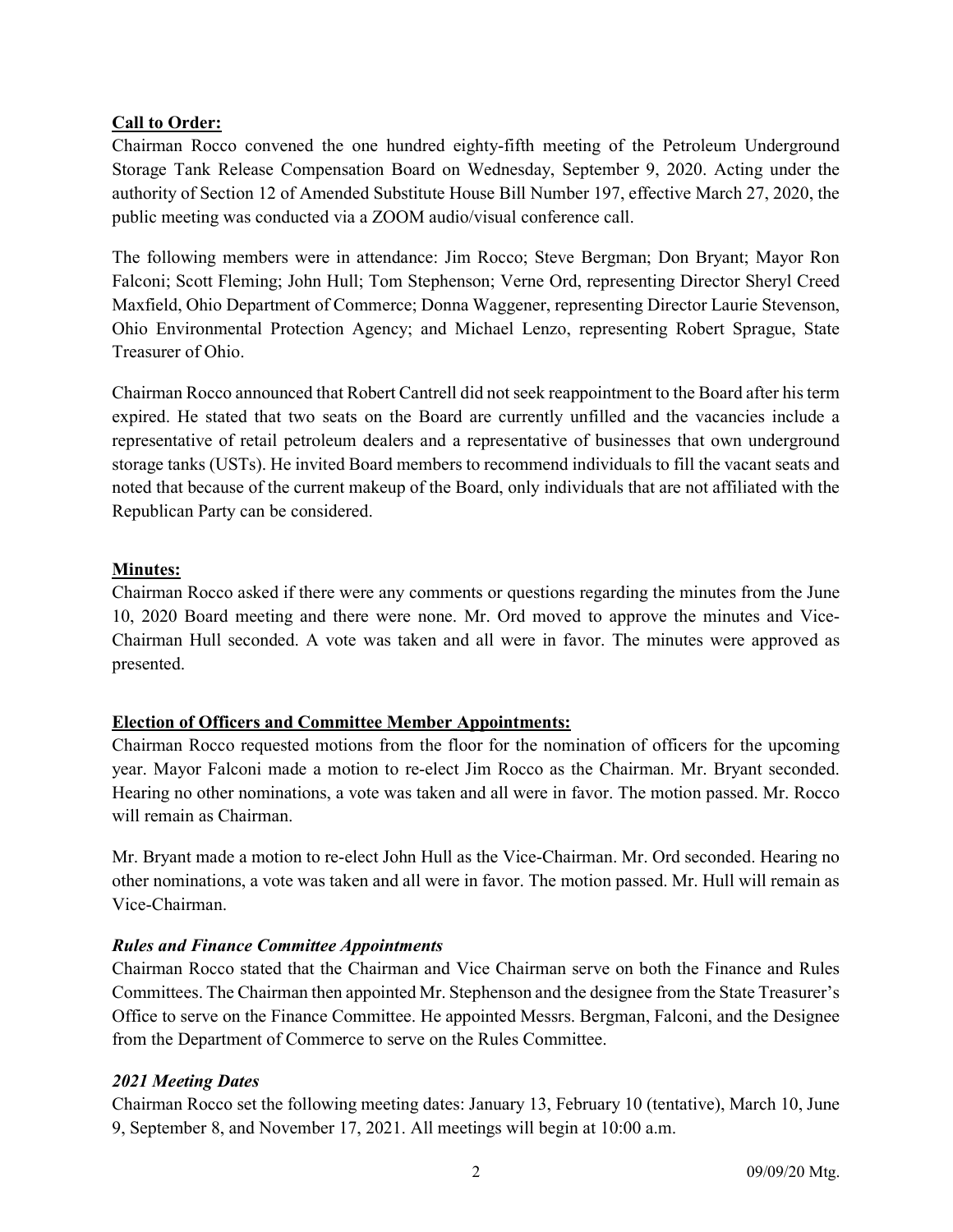#### BUSTR Report:

Chairman Rocco called upon Verne Ord, Bureau Chief, to present the Bureau of Underground Storage Tank Regulations' (BUSTR) report.

Mr. Ord reported that BUSTR's corrective action staff have been able to continue their work by reviewing reports that were electronically submitted or scanned. He said the field inspection staff have been working with owners and contractors to obtain documentation needed to correct previously cited violations. He noted that the field inspection staff is performing operational compliance inspections using social distancing and personal protective equipment. He said that letters of support for communities seeking U.S. Environmental Protection Agency (U.S. EPA) Petroleum Brownfields program grant monies are being processed by the staff.

Mr. Ord reported that the staff had completed their annual ethics training and IT security training as well as a new diversity training. He said it is uncertain whether the certified installer and certified inspector training courses, which are typically held in February and March, will be provided due to the ongoing COVID-19 pandemic. He noted that certain fire fighter training is being conducted at the academy with strict protocols in place.

Mr. Ord reported that the "Click Scheduling" program is no longer being used to schedule operational compliance inspections of USTs. He said the DAS IT staff updated the Ohio Tank Tracking  $\&$ Environmental Regulations (OTTER) database to be used for the scheduling of inspections.

Mr. Ord stated that a U.S. EPA Region 5 all states meeting was held virtually in August. He noted that Ohio served as the host for it with Steven Krichbaum and Scott Sigler leading the meeting.

Mr. Ord reported, for the week ending August 29, 2020, there were 56 new inspections performed for a total of 2,348 inspections for the three-year inspection cycle. He commented that this is about 400 inspections behind where they would typically be in the inspection cycle. He said that three NFAs (no further actions) were generated during the week ending August 29, 2020, and eight additional NFAs were issued the following week for a total of 350 NFAs issued this grant cycle. He said the target projection set by the U.S. EPA is 552. He mentioned that he anticipates the U.S. EPA will reduce this target number.

Mr. Ord stated that, as of August 29, 2020, there were about 21,000 registered USTs. He mentioned that the number of tanks is trending downward. He said there were 2,165 active releases and 1,567 active closures. He stated that about 31,000 petroleum releases had been granted no further action status since the beginning of the BUSTR program. Vice-Chairman Hull questioned whether fuel storage capacity is decreasing along with the reduction in tank population or if tanks are being replaced with larger capacity tanks. Mr. Ord said he knew of some new installations with 30,000-gallon tanks and commented that some three-tank systems are being replaced with two-tank systems, which use blenders.

Chairman Rocco said he reviewed a U.S. EPA report, which indicated Ohio's UST compliance rate is around 50%. Mr. Ord explained that the EPA formula for calculating the compliance rate has changed and he felt the number does not accurately reflect the percentage of tanks that are actually in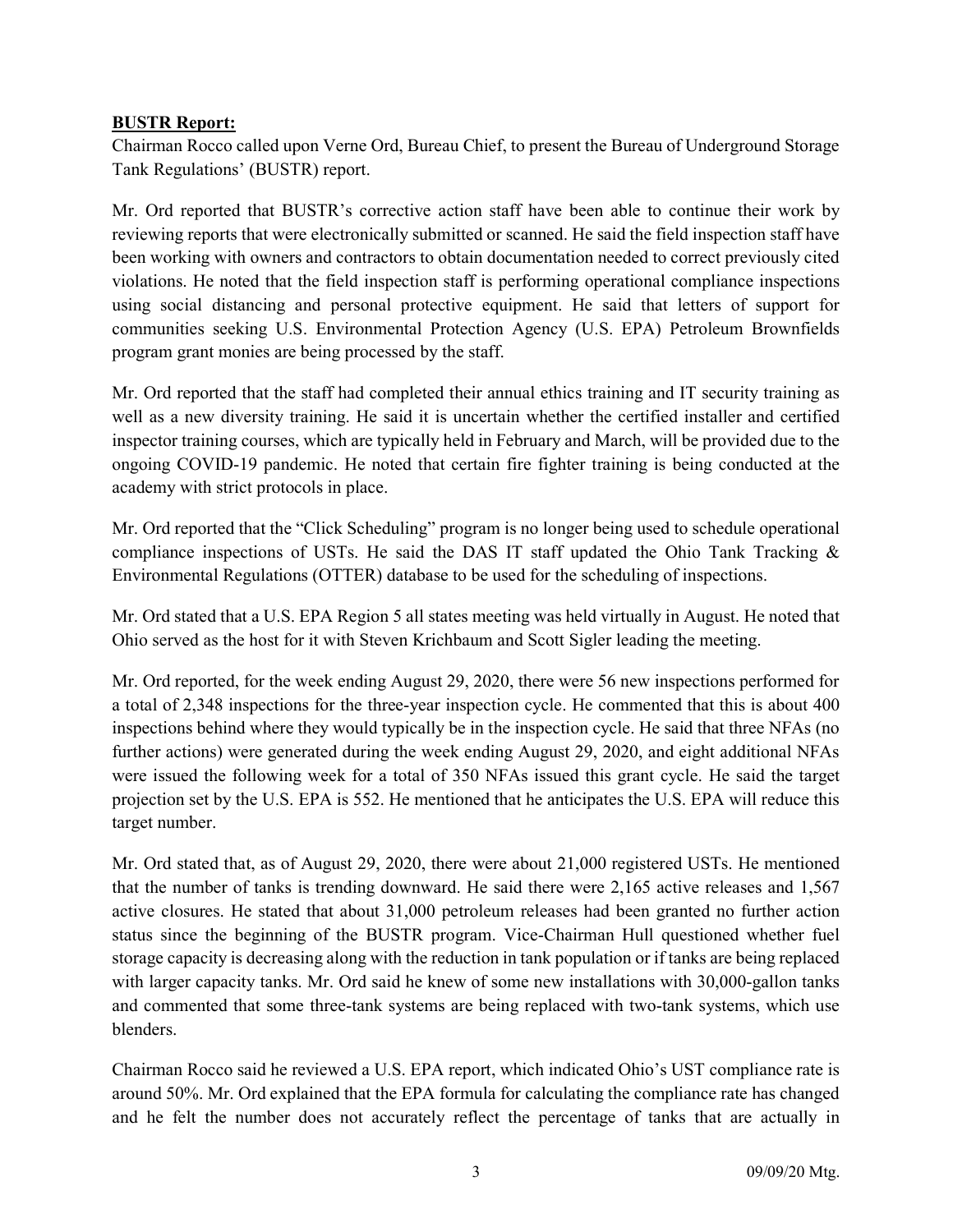compliance with the requirements. He commented that a high number of tanks are reaching the end of their 30-year manufacturers' warranties and insurers are significantly increasing the premiums to cover the Fund deductible for them. He said he has directed owners to other financial responsibility mechanisms such as the guarantee with standby trust for owners that are finding it difficult to obtain insurance.

#### Financial Reports:

Chairman Rocco called upon Don Leasor, Chief Fiscal Officer, to present the financial reports.

## Audit Update

Mr. Leasor stated that the auditors would begin their in-house portion of the audit in early October. He explained that the audited financial statements are due to the Auditor of State by December 31, and the plan is to present the audited financial statements to the Board at the November meeting in order to meet the December 31 filing deadline.

# Office Space Rent Adjustment

Mr. Leasor said that following the recommendation of a Board member at the previous meeting, he approached building management to determine if they might forego an increase to rent for operating costs because of the COVID-19 pandemic. He said they responded indicating that some savings for janitorial services, trash pickup, and utilities had been realized and they anticipate providing a rent credit in the March rental statement after the 2020 calendar year costs are reconciled.

#### Director's Orders Update

Mr. Leasor reported that the Director's Orders that are typically issued in August to owners whose annual fees remain unpaid were not mailed. He explained that instead, a notification was emailed to the owners reminding them that the fees were due and they were in non-compliance as a result of their non-payment of the fees. In addition, the Board's staff reached out to owners by phone and provided Certificate of Coverage applications to owners where necessary. He said, as a result of these efforts, only about 245 accounts remain unpaid for the 2020 program year. He said the Director's Orders, which will assess late payment fees, would be issued on September 15, 2020.

# May, June, and July Financials

Mr. Leasor said the May, June, and July financials were emailed to each member. He asked if there were any questions or concerns regarding these reports and there were none.

Mr. Leasor reported that, as of September 8, 2020, the unobligated account balance was \$22.1 million. He said this amount includes \$11.9 million in STAR Ohio and the custodial account, and the \$10.2 million invested in U.S. treasuries and U.S. agency callable bonds. He said the obligated account balance for the payment of claims is \$8.38 million.

Mr. Leasor said tank revenues would be discussed as part of his fee statement statistics report.

Mr. Leasor reported that, as of July 31, expenses should be about 8.3% of the amounts budgeted for the fiscal year. Mr. Leasor said the claims expense for the month of July was \$4,019,000, which included the second of four payments to a major oil company in accordance with the release and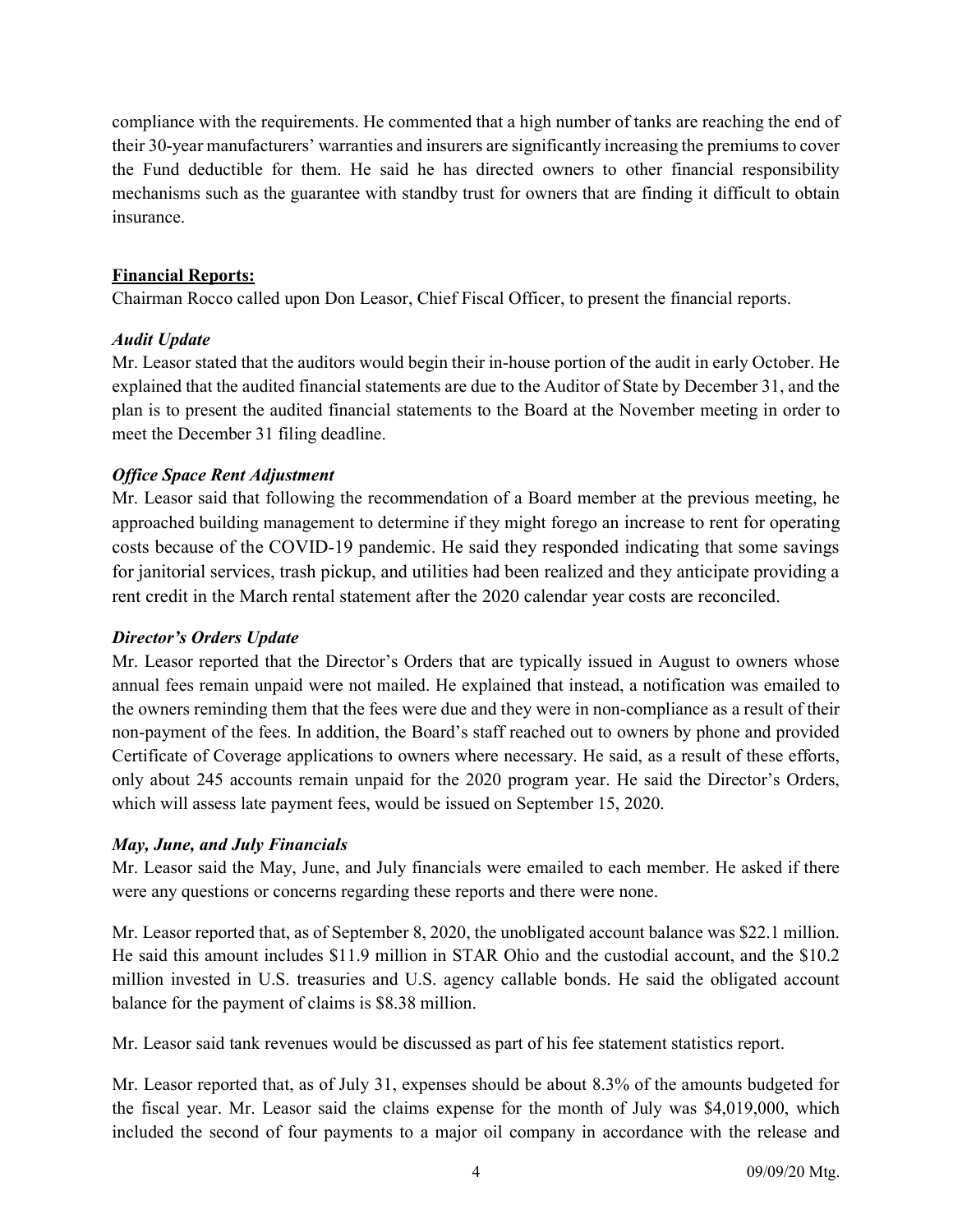settlement agreement the Board authorized in November of 2019. He said \$4,629,000 had been paid for claims since July 1, 2020. He said this is 35.6% of the \$13 million obligated by the Board for the payment of claims for fiscal year 2021.

Mr. Leasor said the operating expenses for the month of July were about \$158,000. He pointed out that temporary service expenses were 12.9% of the amount budgeted and explained that a temporary employee was brought in house to fill in for a staff member who was out on leave. He commented that the staff member returned to work in July and no temporary employees are currently being used. He said there was no rent expenditure in the month of July. He commented that the August lease payment would typically be paid in July, but it was paid in the beginning of August. He said that legal and professional expenses were 9.6% of the amount budgeted. He explained that these expenses include fees for the Assistant Attorney General's services from the 4th quarter of the previous fiscal year that were paid in the month of July. He said telephone expenses were at 9.3% of the amount budgeted. He noted that this expense included internet access, VoIP service, a cell phone, renewal of the web address registration, and a staff messaging subscription. He said all other expenses are at or below where they should be at this time in the fiscal year.

# Fee Statement Statistics

Mr. Leasor said as of August 31, 2020, the per-tank fees collected for the current 2020 program year were just above \$8 million, which represents 97% of the billed amount. He said that between July 1 and August 31, 2020, approximately \$74,000 was collected for prior years' fees, net of refunds.

Mr. Leasor said, for the 2020 program year, 15,412 tanks were billed at the standard deductible (\$55,000) per-tank fee and 5,317 tanks were billed at the reduced deductible (\$11,000) per-tank fee. Mr. Leasor said as of August 31, 2020, fees had been paid at the standard deductible rate for 14,307 tanks and at the reduced deductible rate for 5,349 tanks. He said fees for a total of 19,656 tanks had been paid by 2,971 owners. He said this compares to fees being paid for 19,689 tanks by 2,989 owners for the same period of time in the prior year.

Mr. Leasor said, for the program year ended June 30, 2020, fees had been paid for a total of 20,337 tanks by 3,093 owners.

Mr. Leasor said the \$8.1 million collected to date represents 96.9% of the \$8.4 million budgeted for the 2020 program year. He said so far, for program year 2020, 97.2% of the fees had been received for the 20,220 tanks budgeted.

# Compliance and Fee Assessment Report:

Chairman Rocco called on Madelin Esquivel, Assistant Director, to present the compliance and fee assessment report.

Ms. Esquivel reported that as of August 31, 2020, refunds totaling \$1,500 had been paid to three owners for program year 2020 and noted the amount of pending refunds totals \$1,426,997. She said for program year 2020, no refund monies had been used to offset outstanding fees. She said as of August 31, 2020, the fees collected by the Attorney General's Office and Special Counsel less collection costs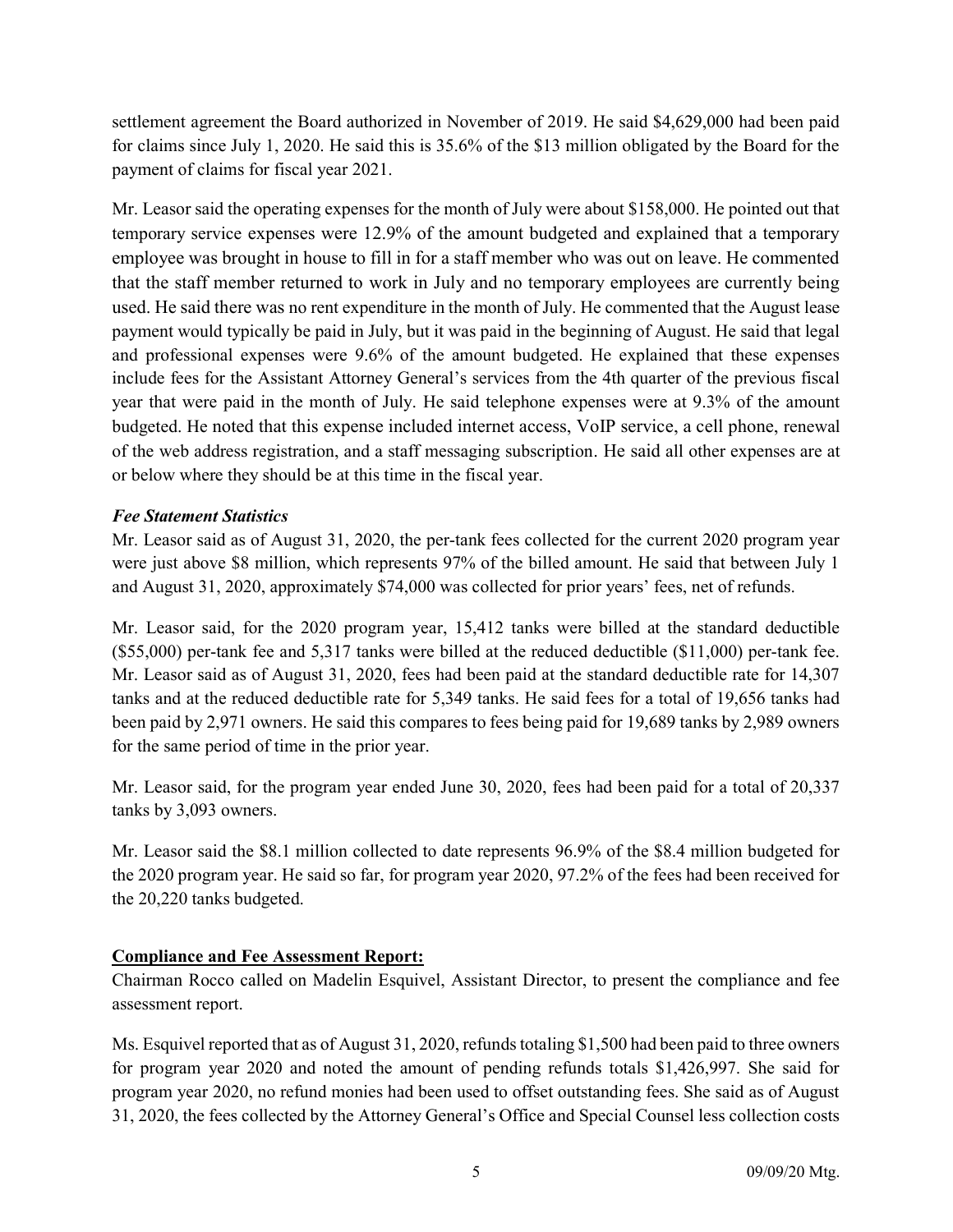totaled \$19,602. She said that no accounts had been certified to the Attorney General's Office for collection since July 1, 2020. She pointed out that in the previous year about \$1,085,000 had been certified for collection and this included about \$450,000 of program year 2018 fees that were unpaid.

Ms. Esquivel said there are eight Orders Pursuant to Law currently under appeal and information to support the objections is expected for five of these. She said information has been received and is under review for the three other appeals. She said that no Determinations to Deny a Certificate of Coverage were under appeal.

Ms. Esquivel stated that no Ability to Pay Applications are pending review. The Ability to Pay program allows former UST owners experiencing financial difficulty to apply for and receive a determination of their ability to pay delinquent fees.

Ms. Esquivel reported that 3,242 Applications for a Certificate of Coverage were mailed as part of the annual mailing, and as of September 1, 2020, a total of 1,729 Certificates of Coverage have been issued for program year 2020. She said there are 1,177 Applications for Certificates of Coverage currently being processed. She noted that no Pending Denials or Determinations to Deny a Certificate of Coverage had been issued for the 2020 program year.

Ms. Esquivel stated that there are 30 uncashed refund checks totaling \$29,208. She said there are nine owners with pending refunds totaling \$32,895 to whom letters have been sent notifying them that more information is needed before their refund may be issued. She said there are 34 owners with pending refunds totaling \$60,745 for which information had been requested through two notifications, but no responses have been received.

Mr. Ord stated that as part of their budget process, the Bureau estimated that the number of tanks is decreasing by about 3.5% each year. He asked if the reduction has been considered by the Board in terms of funding. Mr. Leasor responded explaining that each year he prepares five-year financial projections, which are built with an assumption that the number of tanks will decrease over time. He noted that there will be a Finance Committee meeting prior to the November meeting at which the committee will review the financial projections and present to the Board their recommendation regarding the annual per-tank fee and deductible amounts for the next program year.

# Claims Reports:

Chairman Rocco called on Rick Trippel, Claims Supervisor, to present the claims reports.

Mr. Trippel reported as of September 1, 2020, the total maximum liability of in-house open claims is \$10.1 million. He said that using the claim payout ratio of 77.1%, which is the average ratio of the past five years, the actual anticipated claim liability of unpaid in-house claims is about \$7.8 million. He said the anticipated claim liability of unpaid in-house claims is about \$8.2 million using a payout ratio of 80.7%, which is the payout ratio for the program year 2019 that ended on June 30, 2020.

Mr. Trippel reported that, as of September 1, 2020, a total of 606 claims with a total face value above the deductible amount were pending review. He noted that the staff is currently finalizing claims that were received prior to April 2020.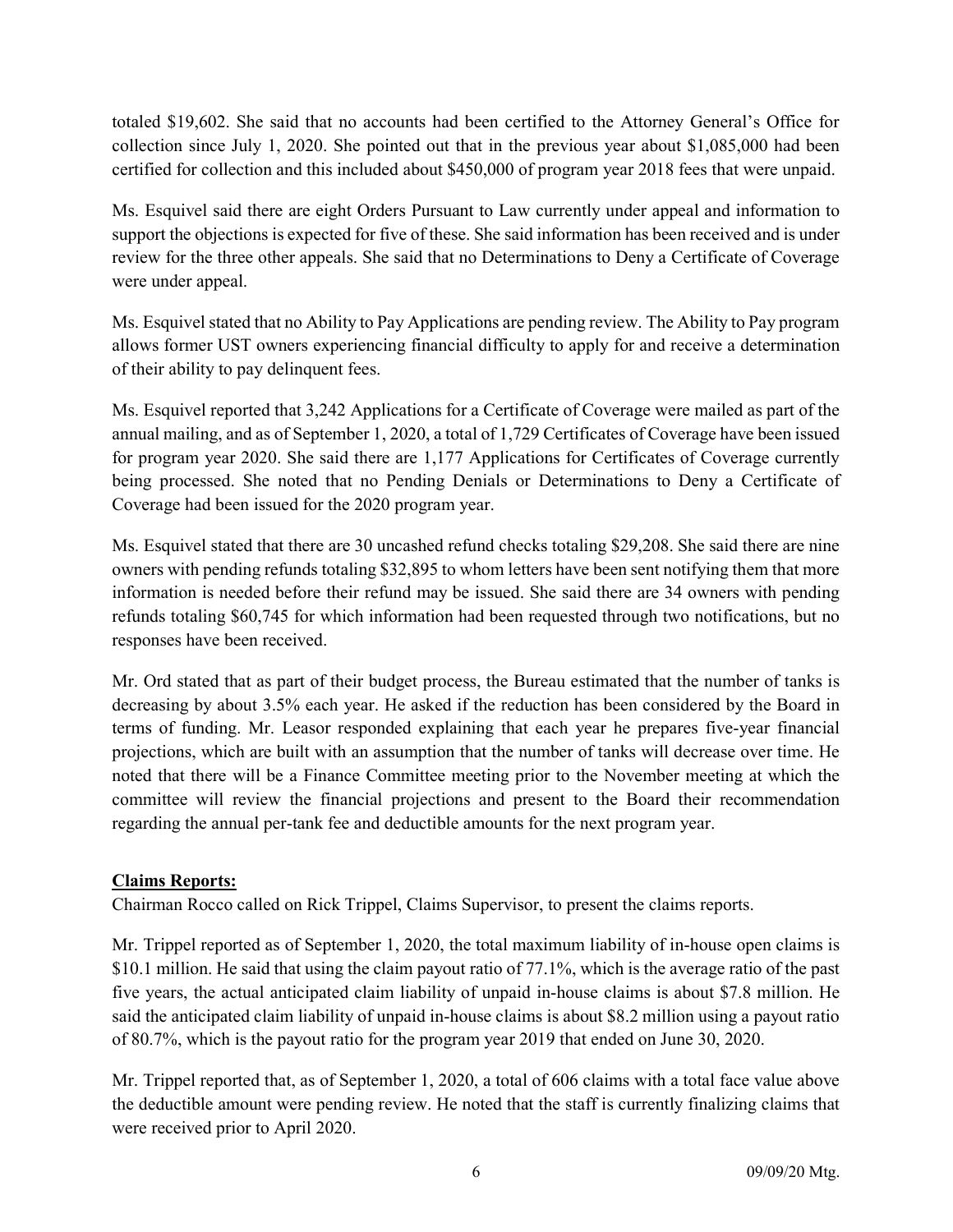Mr. Trippel stated that, as of September 1, 2020, a total of 28 claim settlement determinations were under appeal. He explained that these pertain to only seven release sites. He said that 16 appeals are for determinations for one release, six appeals are for another release, and two are for a third release. He said the remaining four appeals are for claim settlement determinations pertaining to separate releases. He noted that for 18 of the appealed determinations, the staff is waiting for information to support the appeals to be provided.

Mr. Trippel reported that, during program year 2019, a total of 521 claim applications were received and the staff settled or closed a combined total of 487 claims. He explained that in January 2020, the status of 1,093 claims was changed from open to settled or payment pending as a result of a settlement agreement with a major oil company. He said this status change for those claims significantly impacted the claims statistics for program year 2019. He pointed out that the report presents the program year 2019 statistics with the first line excluding the major oil claim settlements and the second line including them. He said, without factoring in the major oil settlement claims, the average per-claim payout was about \$13,425 and the average claim payout ratio was 80.7%. He noted the average percentage of disallowed costs was 17%. He said with the major oil settlement claims included in the statistics, the total number of claims settled or closed in program year 2019 was 1,580. He said the average payout per-claim payment was \$12,096 with an average claim payout ratio 61.6%, and the average percentage of disallowed costs was of 33.8%. He reported that, in the months of July and August, 105 claims were received and 89 claims were settled. He said the average per-claim payout was [\$11,069] with an average claim payout ratio of 78% and the average percentage of disallowed costs was of 19.2%.

Chairman Rocco asked if the settlement with the major oil would continue to affect statistics going into the future. Mr. Trippel said the major oil settlement only had a bearing on the program year 2019 statistics but noted the number of open in-house claims will remain low because of the settlement. The Chairman asked how the processing of claims was going with the staff working remotely and asked if anything could be done differently to speed things up. Mr. Trippel said that particularly in the month of March when the staff was initially sent home with little preparation and warning, the claims processing slowed down, but the staff has gotten better over time, and they are trying to catch up on the backlog. The Chairman commented that the quicker the claims can be processed the better off it will be for the tanks owners since their income has become tight. Mr. Trippel said he and the Director have discussed the situation and are cognizant that responsible parties are anxious to get reimbursed and the economic situation has amplified their concerns.

Mr. Trippel said that during program year 2019, a total of 114 eligibility applications were received and 77 eligibility determinations were issued. He said of these eligibility determinations, 51 were approved and 26 were denied. He said of the denials, 11 were due to no corrective actions being required, five were for no release being demonstrated, five were for abandoned or out of compliance USTs, four were late filed applications, and one was for no Certificate of Coverage.

Mr. Trippel said that in the months of July and August, 12 eligibility applications were received and that seven eligibility determinations were issued. He said currently, 104 applications are pending review and five determinations are under appeal. He noted that 12 applications lack reports documenting that an eligible release has occurred.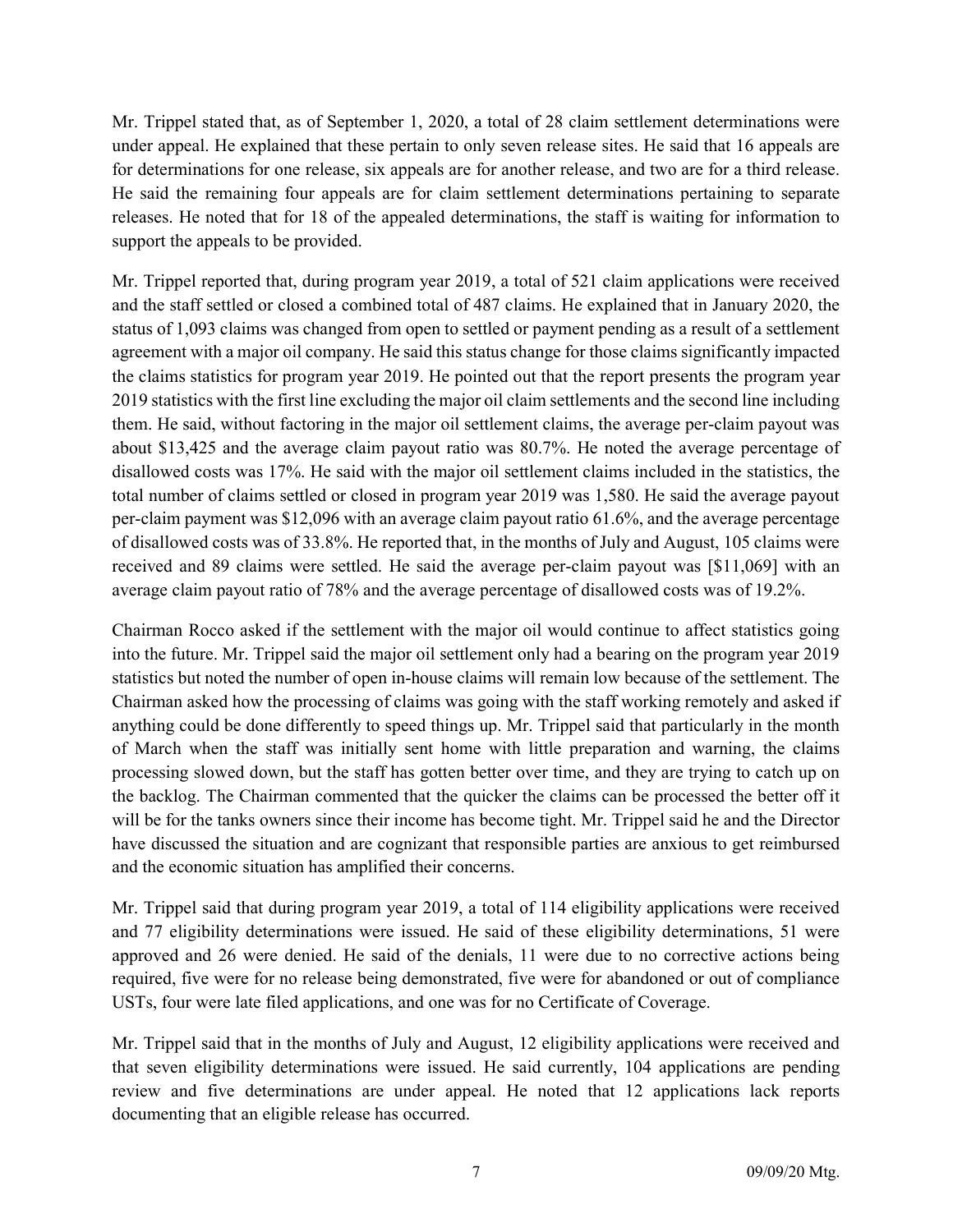Mr. Trippel reported that during program year 2019, a total of 122 requests for cost pre-approval had been received and 116 cost pre-approval notifications had been issued. He said that during the months of July and August, 24 requests for cost pre-approval had been received and 22 cost pre-approval notifications had been issued. He said currently, 51 cost pre-approval requests are pending review, of which 42 are mandatory, four are voluntary, and five are notifications of cost exceedance.

#### New Business:

#### Hardship Application

Chairman Rocco called upon Don Leasor, Chief Fiscal Officer, to present the hardship application.

Mr. Leasor stated that the Board's rule 3737-1-08 provides for an owner experiencing financial hardship to apply for hardship status with the Fund. He said granting hardship status allows for the acceleration of the review of the claims submitted by the owner. He noted that granting hardship status does not increase the amount of reimbursement to the tank owner. He stated that accelerating the review of the claim reduces the financial burden the owner would experience if the claims were reviewed and settled in the normal course of business. He said, once granted, the hardship status remains in effect for a two-year period and, at that time, the owner may reapply for hardship status.

Mr. Leasor stated that, in determining hardship status, the application and a minimum of two years of income tax records are reviewed. He said, in addition, a U.S. EPA financial capacity test is used to evaluate the owner's cash flow and determine whether the owner is able to carry debt, in which case, the owner could finance the costs of corrective actions over time.

#### Claim # 20645-0001/11/01/19, Owner – Laxmi Distributors, LLC

Mr. Leasor said Laxmi Distributors, LLC is the responsible party for a release that was discovered in November of 2019 at 205 South Main Street in Bluffton, Ohio. He said Praveen Vohra submitted the application requesting the Board grant hardship status to the LLC. He noted this was Laxmi Distributors' first request for hardship status.

Mr. Leasor stated that one claim in the amount of \$363,000 was received for the release and it is pending review. He said the corrective action costs for the next two years are estimated to be \$75,000 and it is anticipated that third-party claims will also be submitted for the release.

Mr. Leasor explained that Mr. Vohra has operated the facility since 2006 and he is paying \$51,000 annually towards the purchase of the property through a land contract, which is to be completed in 2026. Mr. Leasor said on his 2018 calendar year tax return, Mr. Vohra reported a total income of \$146,000, which was \$54,000 more than his household expenses. Mr. Leasor said the application indicated there were no gas sales and limited convenience store sales for a three-week period after the release was discovered. He said the U.S. EPA model estimates the LLC cannot afford the \$75,000 in corrective action costs and, therefore, the Director is recommending the Board approve the application and grant hardship status to Laxmi Distributors, LLC.

Chairman Rocco commented that the amount requested for reimbursement in the first claim submission seemed high considering the release was just recently discovered. Mr. Ord said he was somewhat familiar with the release and explained that a significant amount of gasoline was lost. He said the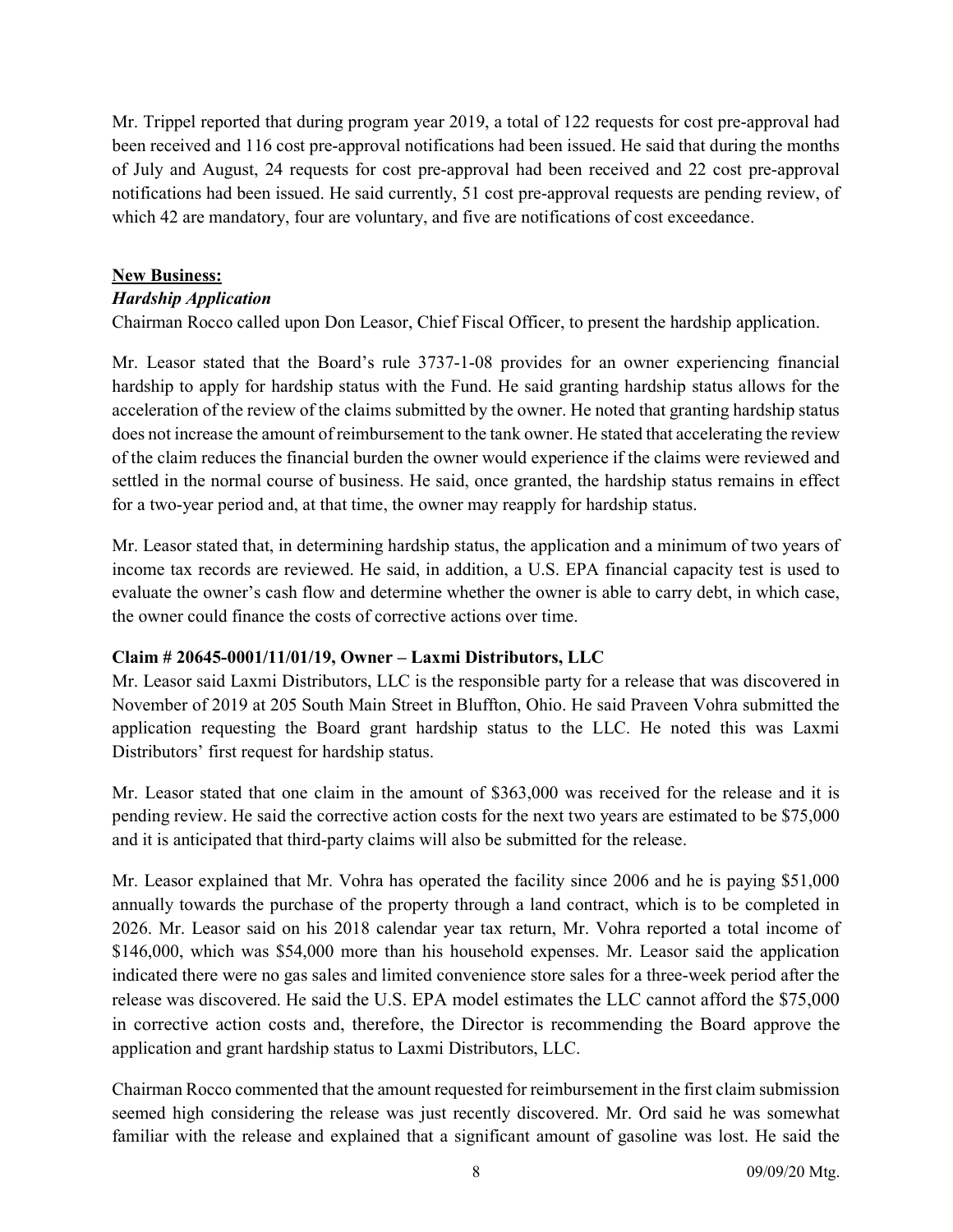station sits on top of fractured bedrock and when the fuel reached the bedrock, it travelled affecting many private wells in the area that were no longer in use but were never properly abandoned. He said this resulted in vapors in the residences. He stated that he knew a significant amount of money was spent on immediate corrective actions.

Chairman Rocco asked if there were any other questions and there were none. Vice-Chairman Hull moved to approve the hardship application and Mr. Ord seconded. A vote was taken and all members voted in the affirmative. The motion passed.

# Certificates of Coverage – Ratifications:

Chairman Rocco called on Madelin Esquivel, Assistant Director, to present the lists of owners who have either been issued or denied a Certificate of Coverage for ratification by the Board.

Ms. Esquivel said the process used to review the fee applications and issue or deny a Certificate of Coverage includes a review for completeness to determine full payment was received; financial responsibility for the deductible has been demonstrated; and the owner has certified with his signature that he is in compliance with the State Fire Marshal's rules for the operation and maintenance of petroleum underground storage tanks. She said if these requirements are met and if the tanks existed in previous years, a Certificate for the subject tanks has been issued to the owner in at least one of the prior two years, then a Certificate of Coverage is issued. She said if a Certificate has not been issued in one of the prior two years and the tanks existed during those years, the owner must comply with rule 3737-1-04.1 by demonstrating the tanks are in compliance with the Fire Marshal's rules for the operation and maintenance of USTs.

Ms. Esquivel stated that, if the requirements are met, a Certificate is issued. She said if the requirements are not met, the Certificate is denied. She explained that if the Certificate is denied, the owner is provided with an opportunity to appeal the denial. She said that, throughout the denial process, the Board's staff works directly with the owner to resolve any deficiencies. She stated that all processes within the Board's rules and Revised Code were followed to make a determination to issue or deny the Certificates of Coverage.

Ms. Esquivel requested the Board ratify the Director's actions with respect to the issuance of the 2019 program year Certificates of Coverage for the 213 facilities included on the program year 2019 Certificates issued list.

Vice-Chairman Hull moved to ratify the issuance of the 2019 Certificates of Coverage for the facilities listed. Mr. Ord seconded. A vote was taken and all members were in favor. The motion passed.

Ms. Esquivel requested the Board ratify the Director's actions with respect to the denial of the 2019 program year Certificates of Coverage for the 111 tanks located at the 35 facilities included on the program year 2019 Certificates denied list.

Vice-Chairman Hull moved to ratify the denial of the 2019 Certificates of Coverage that were listed. Mr. Ord seconded. A vote was taken and all members were in favor. The motion passed.